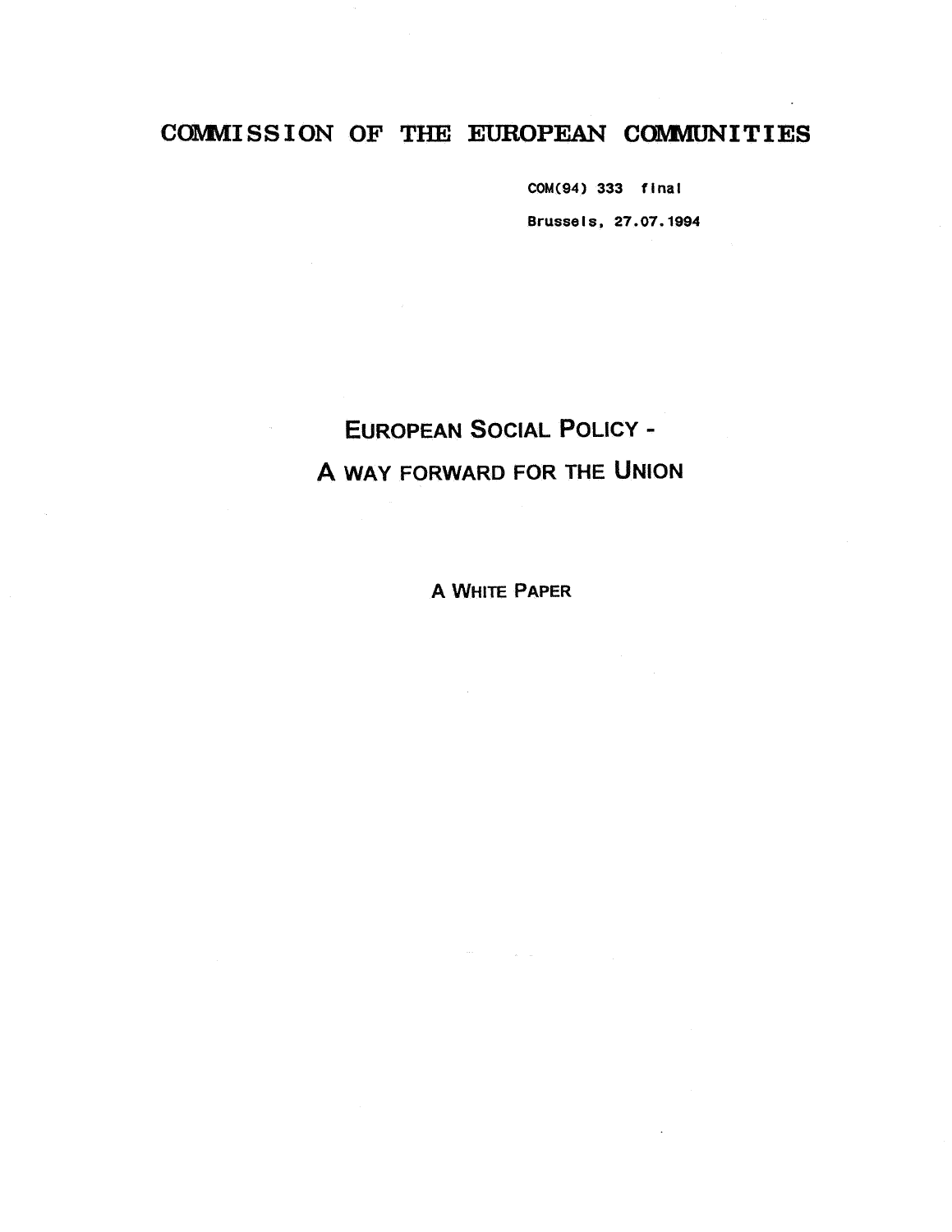#### **CONTENTS**

#### PREFACE

INTRODUCTION: PRESERVING AND DEVELOPING THE EUROPEAN SOCIAL MODEL

- $\mathbf{I}$ JOBS - THE TOP PRIORITY  $\equiv$
- TE. INVESTING IN A WORLD CLASS LABOUR FORCE  $\overline{\phantom{a}}$
- III ENCOURAGING HIGH LABOUR STANDARDS AS PART OF A COMPETITIVE EUROPE
- $\mathsf{N}$ BUILDING A EUROPEAN LABOUR MARKET  $\qquad \qquad$
- $\mathsf{V}^ \overline{\phantom{0}}$ EQUALITY OF OPPORTUNITY BETWEEN WOMEN AND MEN
- $VI$  $\frac{1}{2}$ SOCIAL POLICY AND SOCIAL PROTECTION - AN ACTIVE SOCIETY FOR ALL
- VII ACTION IN THE FIELD OF PUBLIC HEALTH
- VIII TRADE UNIONS, EMPLOYERS' ORGANISATIONS AND VOLUNTARY ORGANISATIONS AS PARTNERS IN THE PROCESS OF CHANGE
- $\mathsf{I} \mathsf{X}$ INTERNATIONAL COOPERATION - THE ROLE OF EUROPEAN SOCIAL POLICY  $\overline{a}$
- $\mathsf{X}$  $\rightarrow$ TOWARDS A MORE EFFECTIVE APPLICATION OF EUROPEAN LAW

NEXT STEPS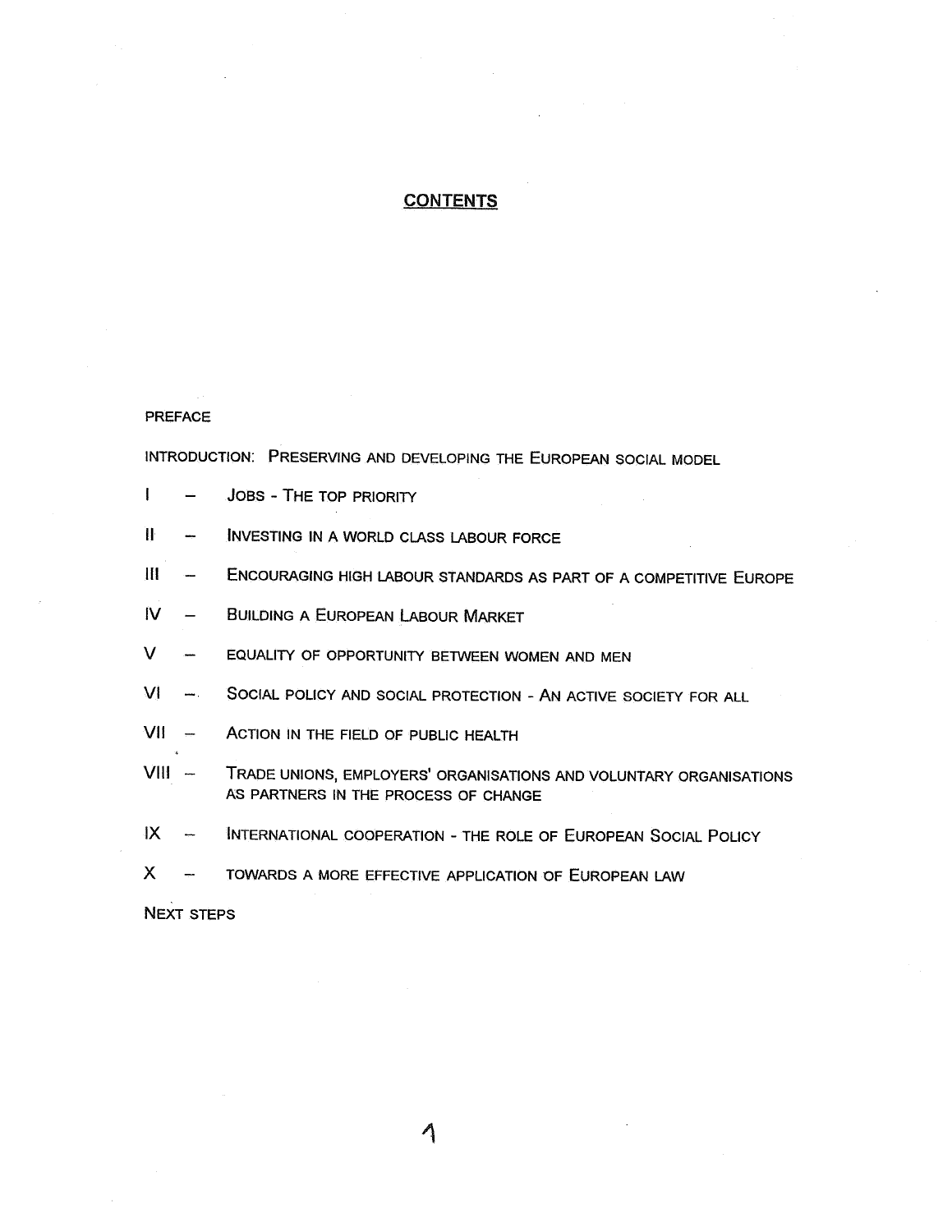#### PREFACE

In common with the rest of the industrialised world, Europe is living through a period of profound change.

The globalisation of trade and production the huge. impact of new technologies on work, society and individuals, the ageing of the population and the persistent high level of unemployment are all combining to put unprecedented strains on the economic and social fabric of all the Member States.

These were the challenges addressed in the Green Paper on Social Policy.

Europe needs a blueprint for the management of change. The White Paper on Growth. Competitiveness and Employment set out the important elements of how to combine the macro-economic policies needed for sustained growth with increased competitiveness and the search for more job creation with a high employment intensity of that growth.

Many of the challenges are for individual Member States to face, but the Union can and must play its role.

Social policy at European level has a vital part to play in underpinning the process of change. The Union cannot do everything and certainly should not seek to supplant the responsibilities at national, regional and local level.

This White Paper seeks to set out the main lines of action at Union level for the coming years.

It is based around the principle that Europe needs a broadly based, innovative and forward looking social policy if it successfully to meet the challenges ahead.

Jobs- must continue to come top~ ot the agenda, and the proposals on employment and training in this White Paper are an integral part of the process initiated by the White Paper on Growth, Competitiveness and Employment.

But social policy goes beyond employment. It affects.people when they are at work but also when they are not - their family life their health and their old age. It is clear that the profound changes currently affecting our societies means that the complex interaction of policies that make up social policy will need to develop in new ways in the future.

This White Paper sets out a framework for Union action in the face of these challenges. It aims to consolidate and build on the achievements of the past particularly as concerns labour law, health and safety, free movement and equa<sup>l</sup> treatment between men and women. And it aims to create a new dynamic by putting forward new proposals in these and other areas, such as social protection, equal opportunities for all and public health.

In doing so, it also seeks to stimulate a new cooperative partnership between Member States, social partners, voluntary and civic organisations, European citizens and international bodies in the process of change.

The objective in the coming period must be to preserve and develop the European social model as we move towards the 21st century, to give to the people of Europe the unique blend of economic well-being, social cohesiveness and high overall quality of life which was achieved in the post-war period.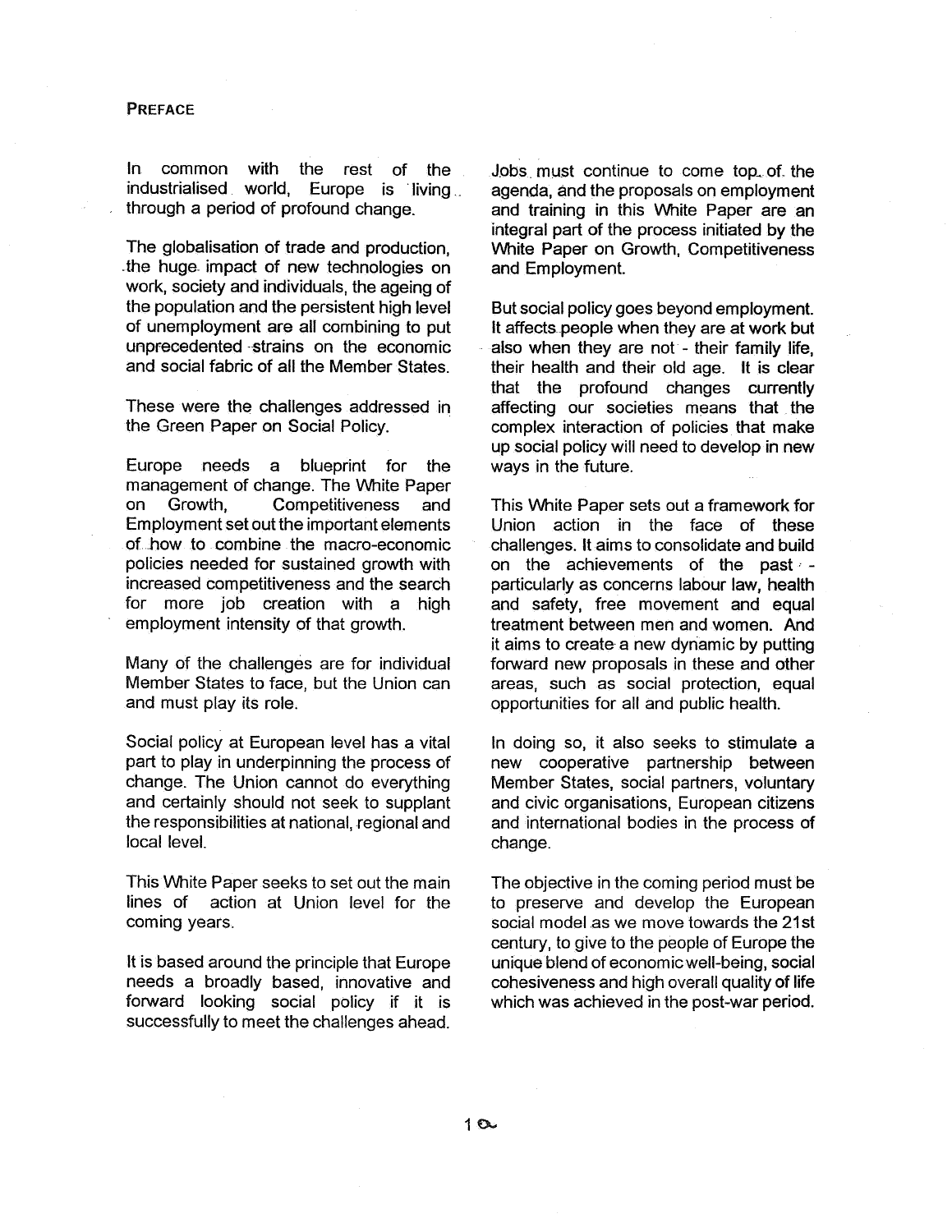#### INTRODUCTION - PRESERVING AND DEVELOPING THE EUROPEAN SOCIAL MODEL

#### A - SHARED VALUES

1. The Commission's Green Paper on European social policy<sup>1</sup> started by asking the question: "what sort of a society do the Europeans want ?" The debate which the Green Paper stimulated has involved the Union institutions. Member States. employers, trade unions and a whole range of other civic institutions, not to mention some individuals who volunteered their views. This White Paper is the result of that consultative procedure. While it cannot pretend to give satisfaction to all points of view, it is an attempt to answer that question by responding to the social goals. that the European Union has been given by its Members, of which Article 2 of the Treaty on European Union is the clearest expression:

> to promote throughout the<br>Community a harmonious and Community a harmonious balanced development of economic activities, sustainable and noninflationary growth respecting the environment, a high degree of convergence of economic performance, a high level of employment and of social protection the raising of the standard of living and quality of life, and economic and social cohesion and solidarity among Member States.

2. A society that could provide all these benefits to everyone would be a worthy one. Europe has not yet been able to do that, but it can fairly be claimed that nowhere else in the world has so much progress been made towards such goals. It is also fair to claim that the human face of the Union is more deeply embedded in the life of the Union than credit is given for.

 $3<sub>1</sub>$ The contributions to the Green Paper

confirm that there are a number of shared values which form the basis of the European social model. These include democracy and individual rights, free collective bargaining, the market economy, equality of opportunity for all and social welfare and solidarity. These values -<br>-which were encapsulated by the Community Charter of the Fundamental Social Rights of Workers - are held together by the conviction that economic and social progress must go hand in hand, Competitiveness and solidarity have both to be taken into account in building a successful Europe for the future.

4. All Member States have reaffirmed their commitment to the social dimension as an indispensable element of building an ever closer Union just as a well developed social system is both necessary and desirable in each individual Member State. European social policy must serve the interests of the Union as a whole and of all its people, both those in employment and those who are not. There widespread agreement that these shared values have to be preserved, even if quite radical changes are required in the way in which they are applied in practice.

5. This is essential because the efficiency of our societies as a whole<br>conditions how competitive they may be and the growth they can deliver. If economic growth is to increase human<br>well-being, it must also take into account social and environmental concerns. Equally, the pursuit of high social standards should not be seen only as a cost but also as a key element in the competitive formula. It is for these essential reasons that the Union's social policy cannot be second string to economic development or to the functioning of the internal market. Growth in the numbers of the poor and of the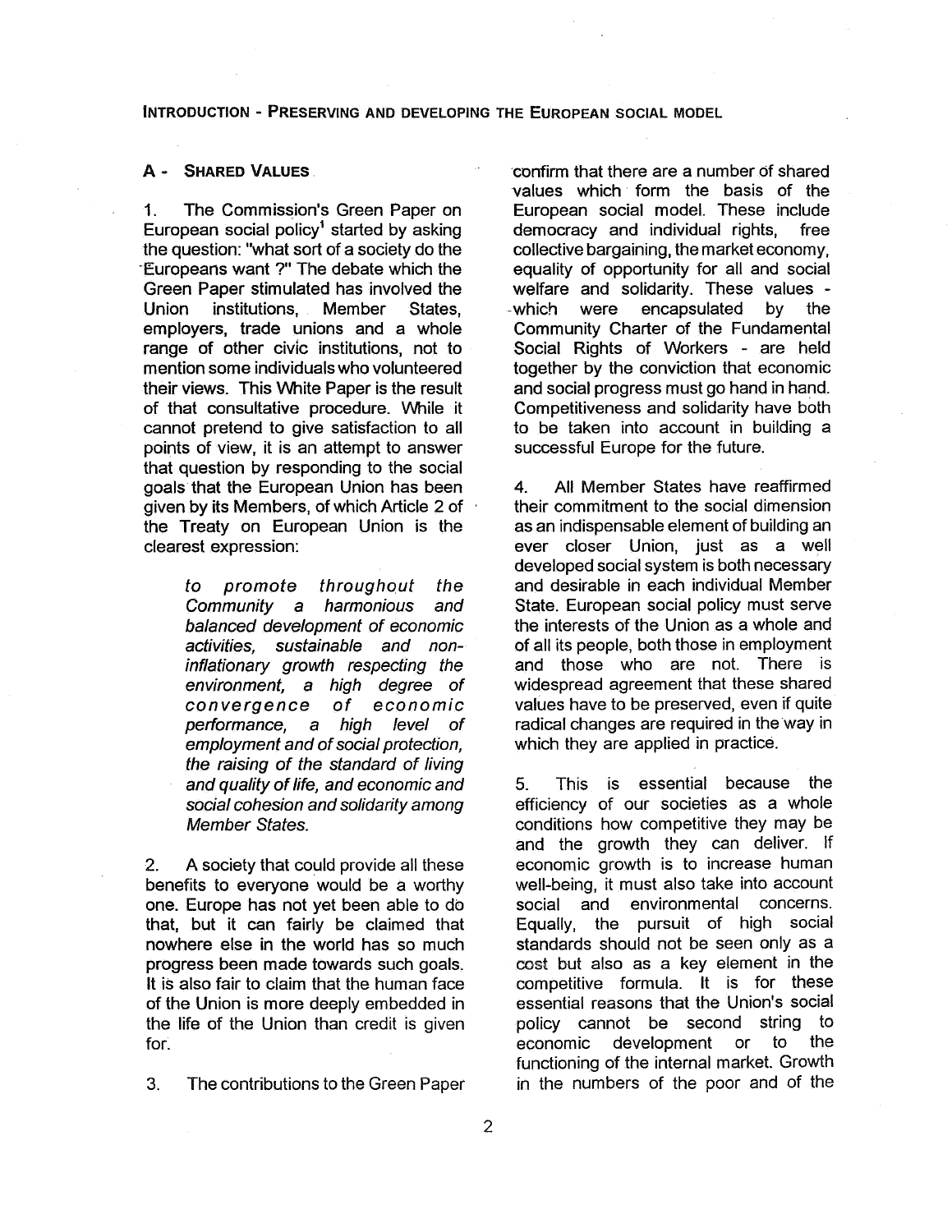unemployed, the possible emergence of an underclass, increasing pressures on social services (eg, unemployment and health services) and increasing criminality all drain the resources available, The financing of social security now poses major challenges for all Member States. In the Union, increased confidence can come only from a reconciliation between economic growth policies and their translation into higher social development with upgraded living standards for all, Knowing that this may give the Union its competitive edge will also equip the Union to have a stronger external influence on the world stage.

6. This White Paper seeks to set out the Commission's approach to the next phase of social policy development (1995- 9) during the final years of this century. It provides the opportunity, requested by several Member States, for the other Union institutions, the Member States and all other interested parties to discuss the proposals in the second half of 1994 before the incoming Commission issues its definitive work programme in this field in the course of 1995.

7. The technique of using a Green Paper to provide a structured opportunity for consultation on policy options prior to the elaboration of proposals represents one of many examples of the Commission's determination to ensure that the added-value of its actions is widely appreciated and its initiatives transparent to the public.

8. The Commission is encouraged by the fact that there was a wide ranging debate within Member States and beyond on the Green Paper. The European Parliament and the Economic and Social Committee examined the text and issued their opinions on it, and in all, more than 500 reactions have been received from a wide variety of sources. At the invitation of the Commission, the European Foundation

for the Improvement of Living and Working Conditions has prepared a synthesis of the different submissions. This synthesis together with the responses received from the Member States and the Union<br>Institutions - is published as an accompanying volume to this White Paper.

9. The Commission's White Paper on Growth, Competitiveness and Employment<sup>2</sup> and the European Council's conclusions about it (December 1993 Brussels) marked a turning point in the development of concerted Union action to tackle European employment problems as part of a broader economic strategy. It raised a number of fundamental questions<br>which are central to the future development of social policy, notably that competitiveness is crucial for wealth and job creation and that labour market policies in particular need to be reoriented. The principles set out in the White Paper need to be borne in mind in the formulation of future Union social policy, as do the Union's macro-economic guidelines.

10. The White Paper and the Green Paper have therefore provided a valuable complementary focus in the debate about the need to create more jobs and at the same time preserve the basis of social protection which the people of Europe have come to prize. The two documents have been considered together in the drafting of this White Paper, in the light moreover of the conclusions of the European Councils adopted in Brussels in December 1993 and Corfu in June 1994 and this White Paper seeks to facilitate the implementation of the action plan agreed at the Brussels European Council, in the context of the future development of the Union's social policy.

11. The issuing of this White Paper 6 months prior to the forthcoming enlargement of the Union in 1995 is also designed to facilitate the entry of the new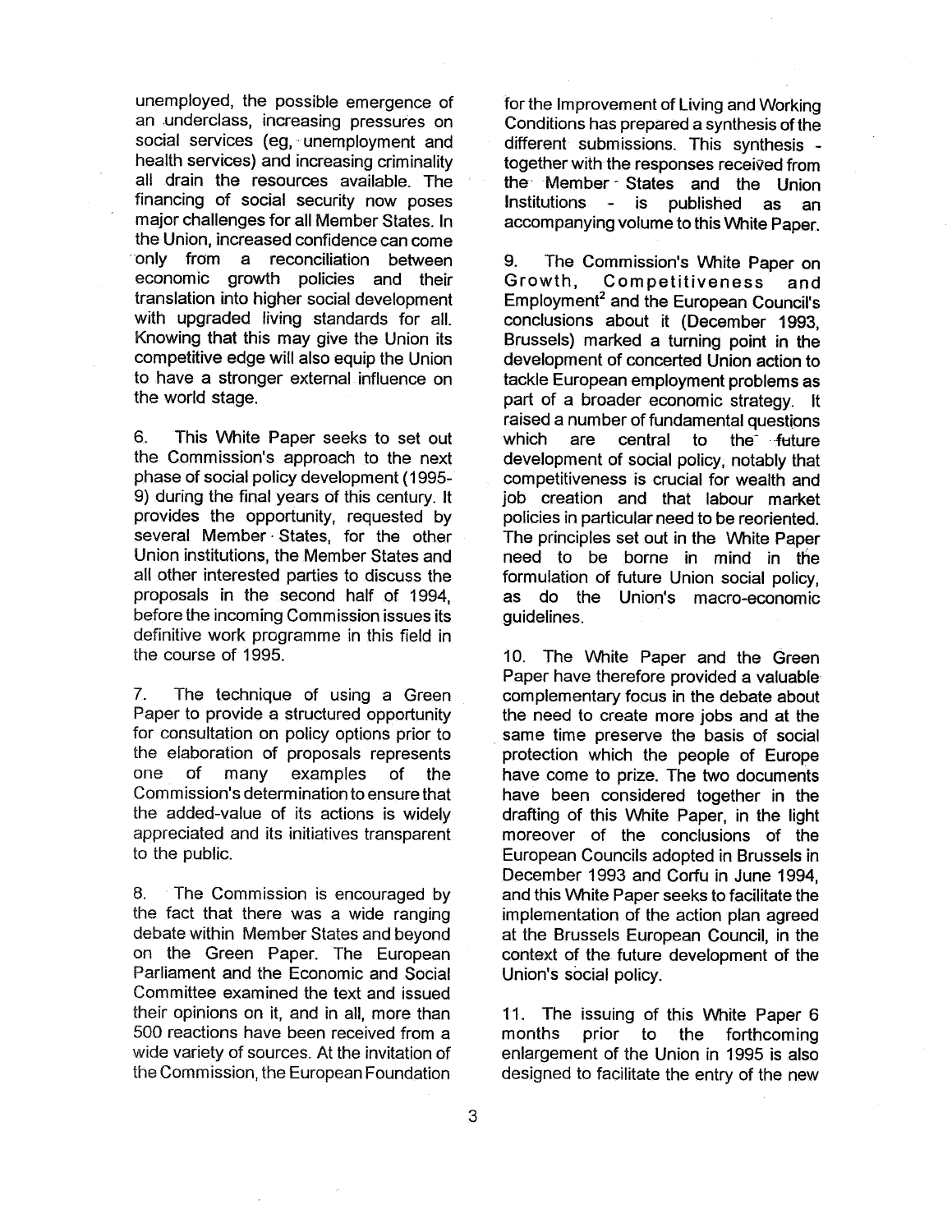members into the Union on the basis of a clear overall vision of the future. As the Green Paper made clear, the Union has already developed a substantial "acquis" of measures in the social field, stimulated in particular by the adoption in 1989 of the Community Charter of the Fundamental Social Rights of Workers and the Commission's subsequent social action programme. This paper is intended to set out how to build a dynamic link between the existing "acquis" and the agenda for the future.

#### B - GUIDING PRINCIPLES AND OBJECTIVES FOR THE FUTURE ROLE OF THE UNION

12. Social progress can be achieved only through a cooperative partnership between the European Union, the Member States the social partners and European citizens. The key to this must be a positive and active conception of subsidiarity. This means that the Union shall take action only if, and in so far as, the objectives cannot be sufficiently achieved by or within the Member States themselves and can therefore, by reason of the scale or effects of the proposed action, be better achieved by the Union. Activities should be selected on the basis of prior appraisal and should yield a Union added value while achieving maximum cost efficiency.

13. Achieving a Europe of opportunities for all requires change, While employment growth in the European Union has been weak as compared with the United States and Japan, levels of social solidarity have been higher. But such solidarity has been mainly passive, It is devoted to maintaining the incomes of large groups in society - by providing cash benefits through the redistribution of income shouldered to a large extent by an ever declining active population - without preparing them or encouraging them sufficiently to contribute to economic activity.

14. The resources transfer now has to be gradually supplemented and substituted by a better distribution of opportunities. The two objectives are closely linked, but the accent has to be shifted to the second if the human and social costs of the structural changes are to be reduced, and a shift from a passive to a more active approach achieved. The accent has to be shifted from the objective of assistance to the objective of employment generation.

15. The principles and objectives which should inspire the action of the Union in achieving this are:

#### Social and economic employment is the key integration:

16. Unacceptably high levels of<br>unemployment, poverty and social unemployment, exclusion are in conflict with the Union's commonly agreed goals in relation to employment, social protection and equ opportunities. The financing of social policy systems across the Union depends on jobs. For the Union to reconcile high social standards with the capacity to compete in world markets, it is therefore necessary to give the highest priority to creating new jobs, enabling everyone to integrate into the economy and society.

#### Competitiveness and social progress: two sides of the same coin

17. Continuing social progress can be built only on economic prosperity, and therefore on the competitiveness of the European economy. The key to this is continuing productivity gains, which will enable the Union to reconcile high social standards with the capacity to compete in global markets. Europe needs to move towards an efficient, quality-based economy with a high rate of investment in new technologies. The key resource will be a well-educated and highly motivated and adaptable working population. While wealth creation is essential for social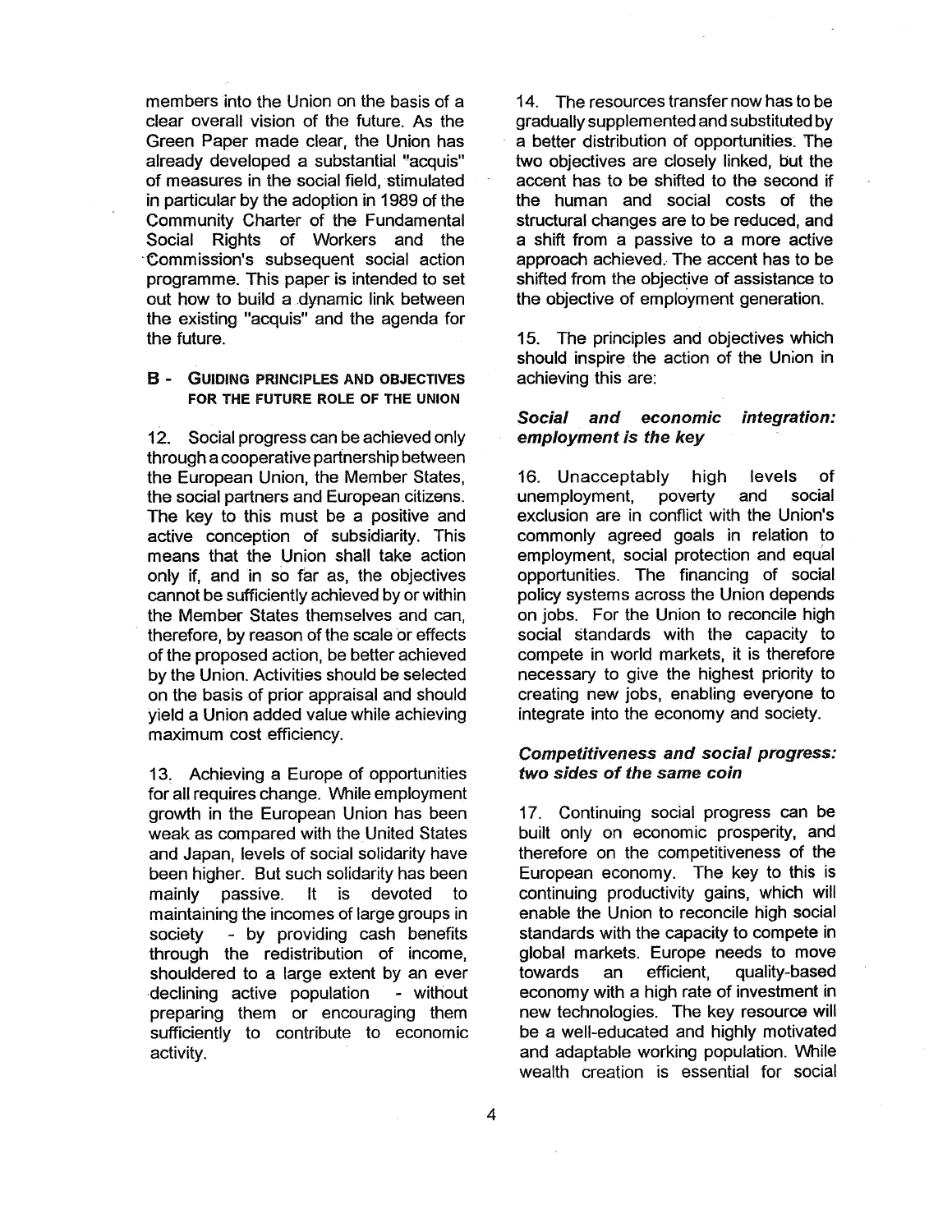progress, the social environment is also an essential factor in determining economic growth. Progress cannot be founded simply on the basis of the competitiveness of economies, but also on the efficiency of European society as a whole. In this context, account also needs to be taken of the linkages between environmental and social policies.

#### Convergence which respects diversity

18. All the comments on the Green Paper stress the need to respect the diversity of European societies. The future development of the Union needs to build on the richness of its diversity, which adds to the quality of life and to the vigour of socio~eConomic systems in the face of new and unforeseen challenges. This diversity means that total harmonisation of social policies is not an objective of the Union. However, the convergence of goals and policies over a period of time by fixing common objectives is vital, since it will permit the co-existence of different national systems and enable them to progress in harmony towards the fundamental objectives of the Union.

#### A level playing field of common minimum standards

19. Minimum standards are needed to preserve the cohesion of the Union having regard to differing national systems and needs, and to the relative economic strengths of the different Member States.<br>They should not over-stretch the<br>economically weaker Member States, and they should not prevent the more<br>developed Member States from implementing higher standards. The establishment of a framework of basic minimum standards, which the Commission started some years ago provides a bulwark against using low social standards as an instrument of unfair economic competition and protection against reducing social standards to gain competitiveness, and is also an expression of the political will to maintain the momentum of social progress. The continuing aim should be to develop and improve standards for all the Members of the Union.

#### C - THE INSTRUMENTS FOR ACTION

20. In seeking to put these principles and objectives into practice the Union intervenes in a variety of different ways. which are often but not always interactive. and which must be deployed in a policy mix that constantly evolves to meet changing needs.

#### Legislation and Community-level collective agreements

21. The Treaties provide for a range of legislative powers to achieve common goals. These powers are exercised in accordance with the principles of subsidiarity and proportionality, which require an assessment of both the need for and the intensity of action at the Union level. This implies that the Union would propose the form of legislation most compatible with the aims to be achieved. It requires the Union to respect Member States' choices about how to achieve their goals, and equally the Member States to respect Union-wide objectives and standards.

22. Given the solid base of European social legislation that has already been achieved, the Commission considers that there is not a need for a wide ranging programme of new legislative proposals in the coming period. Legislation will be considered only when strictly necessary to achieve the objectives of the Union and when the issues addressed cannot be solved at Member State level. Proposals and adopted legislation should continue to seek to promote a framework in order to allow for the diverse national systems to determine detailed methods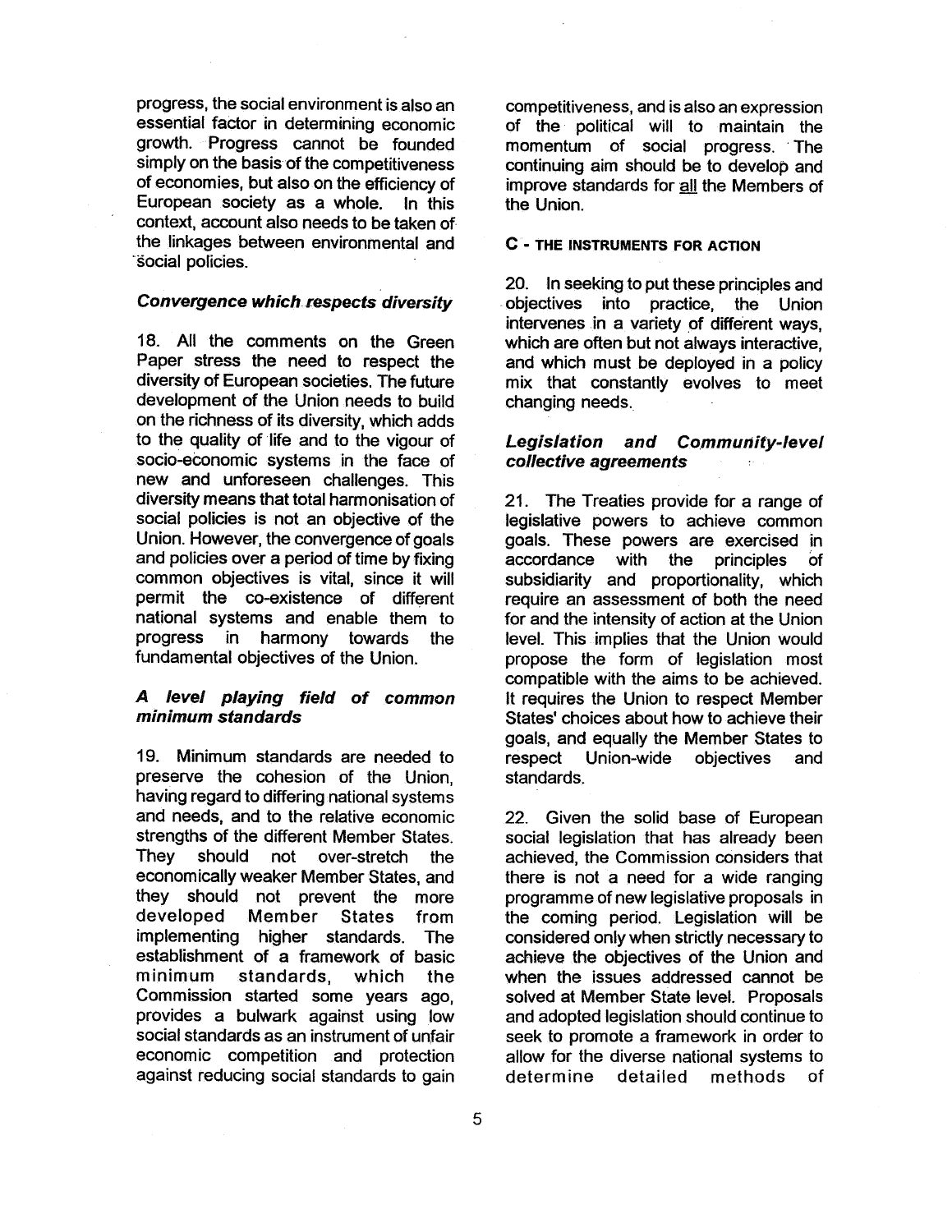implementation, and will be preceded by an evaluation of the economic and social costs and benefits to all concerned. Proposals will also take account of the potential impact on the competitiveness of industry, with particular regard to the needs of SMEs.

23. The. Agreement on Social Policy introduced by the Treaty on European Union provides a new basis for Union action, and the Commission intends to use both this and the other Treaty provisions to ensure a dynamic social dimension of<br>the Union. The Commission's Communication on the application of the Agreement<sup>3</sup> explained that the Commission intends to decide on a case by case basis, in the light of objective criteria, when it should make use of the Agreement. This Communication has now been examined in the other institutions of the Union, and the approach it proposes has been broadly welcomed by all concerned. The Commission has noted the strong desire of all Member States to . proceed as 12 wherever possible and it hopes that Union social policy action will in the future once again be founded on a single legal framework. This is vital if the integrity of the law and the principle of equal opportunities for all in the Union are to be upheld. However, the desire to act as 12 cannot be used as an excuse for standing still.

24. Given the new possibilities which the Treaty on European Union opens up for collective agreements, it is also clear that a new balance needs to be struck between the legislator at Community level and collective agreements between the social partners, and between the European and national levels for such normative actions.

#### Financial support and incentives

25. The Union also provides financial support to achieve its objectives. The Structural Funds represent the main Union<br>instrument for promoting cohesion within the Union. Action, especially by the European Social Fund, will be developed in an integrated and comprehensive approach (see Chapter II). Most aspects of social policy are affected, including combating unemployment and exclusion promoting equal opportunities, supporting the integration of young people, promoting the mobility of workers and their adaptation to industrial change, and, in the regions lagging behind, strengthening education, science and technology services and training for the health sector. In addition, the Union also provides financial support to many valuable pilot projects and programmes in the social field, and promotes the exchange of experience and information through programmes such as LEONARDO (see Chapter II).

#### Mobilisation and cooperation

26. The Commission has a role in the mobilisation of efforts to achieve common goals within an agreed framework, leading to the convergence of objectives and policies, such as in the fields of employment and social protection, The Commission recognizes that there is a need for better synergy between the Union's efforts and those of the Member States, and for more cooperation and concentration of the action involved. For this mobilisation role to be effective, it will increasingly be necessary to define the agreed goals with more precision, including the definition of quantitative targets when appropriate, and for Member States to take action to meet the agreed objectives. A clear example of such mobilisation has been provided by the Commission's White Paper on Growth, Competitiveness arid Employment.

27. It is also necessary to promote more and better structured cooperation ' and exchange of experience on matters of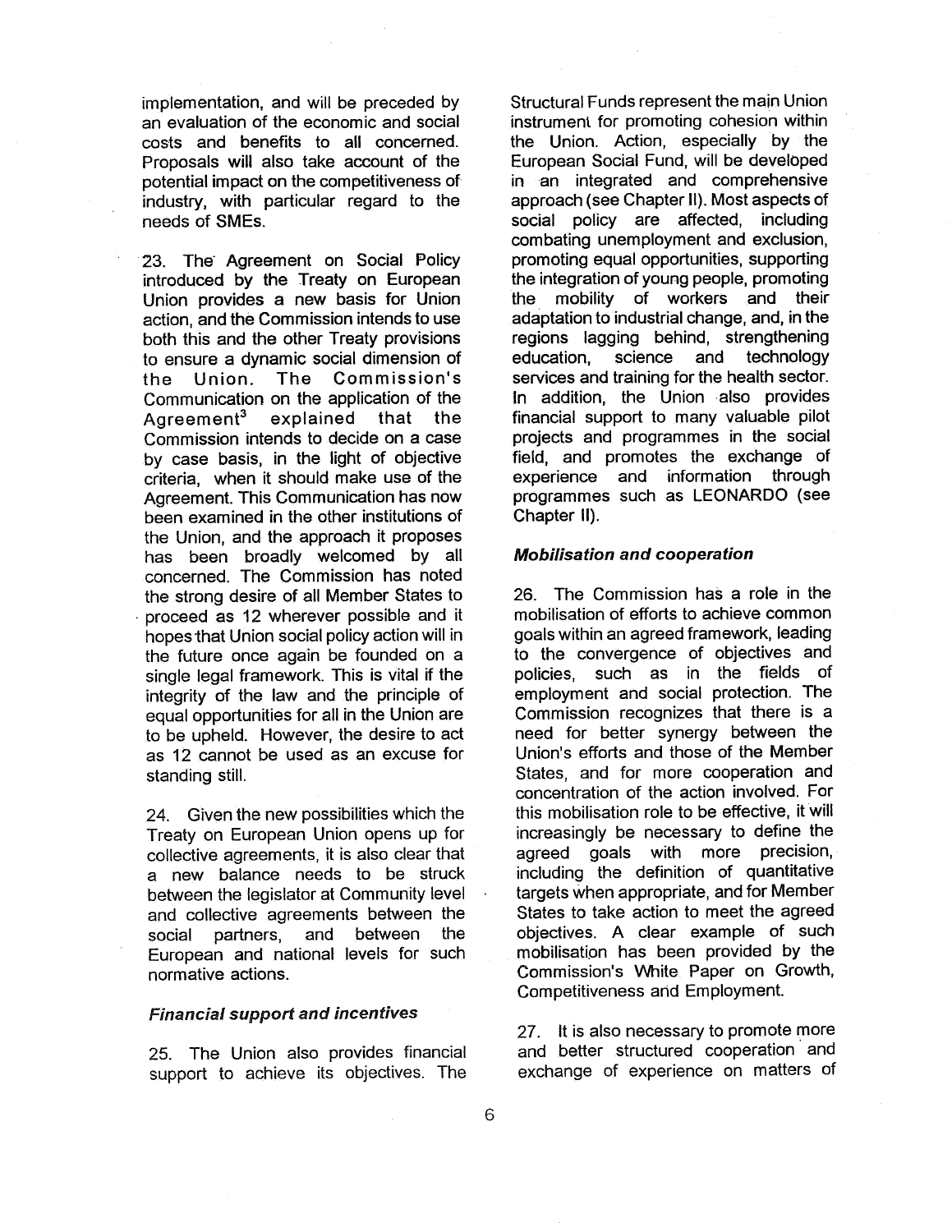common concern, which may be decided by the Member States according to need and for which the Commission can usefully provide the framework and technical underpinning.

28. Furthermore, social policy depends for its success on a wide variety of actors and organizations especially at local and<br>regional level. The Commission will assist these groups to establish stronger cooperation via networks across the Union, or parts of the Union, and to stimulate their contribution to achieving the goals of the Union, especially through actions which are both innovative and cross-national.

#### Information

29. The provision of clear and accessible information on developments in the social field is essential if social policy is to have a real impact on people's everyday lives. The Commission will therefore seek to provide more and better information to European citizens concerning their social in the social sphere, to help achieve transparency and better understanding of the Union's actions. In addition to the specific proposals elsewhere in this White Paper (particularly Chapters IV and X), the Commission will also seek to enhance the role of its Information Offices in the Member States in the provision of information in the social field.

#### Analysing future trends

30. It is increasingly clear that the process of change requires collective reflection and coordinated action across a whole range of issues. questions are being raised about the future of work itself, and the impact that the Information Society will have on work and on people's everyday lives. Examples of this include changes in the organisation of time, the balance between work and leisure, and the social consequences of changes in different work sectors as the<br>boundaries between work and qualifications become increasingly blurred. The process of managing these changes will need to be taken forward in synergy with the social science elements of the Union's research programme, and the Commission will seek to develop its medium term research capacity in the social field,

31. The various Observatories which the Commission operates in the social field<sup>4</sup>. in collaboration with the Member States, provide a valuable instrument for the collection, analysis and dissemination of information, a function which is becoming<br>increasingly important in view of the need to understand and assess the rapid changes currently taking place in the field of social policy, especially in the labour market. This information is an important The Commission will also use the Observatories to produce accessible and informed analyses of specific problems and will promote a greater synergy and<br>interplay between the different and will promote a greater syncretic method. Observatories, so as to develop a greater capacity for inter-disciplinary analysis of social policy issues.

32. In this context, the Commission will also continue to develop its sectoral reports, such as the annual Employment in Europe Report (Chapter I), the proposed annual Equality Report (Chapter V), the annual report on demography (Chapter VI) and the Social Protection report (Chapter VI) to provide a forward looking analytical underpinning to its work in the social policy field.

33. Furthermore, the Commission will also keep under review the role of the relevant agencies, especially the European Foundation for the Improvement of Living and Working Conditions and the European Agency for Health and Safety. In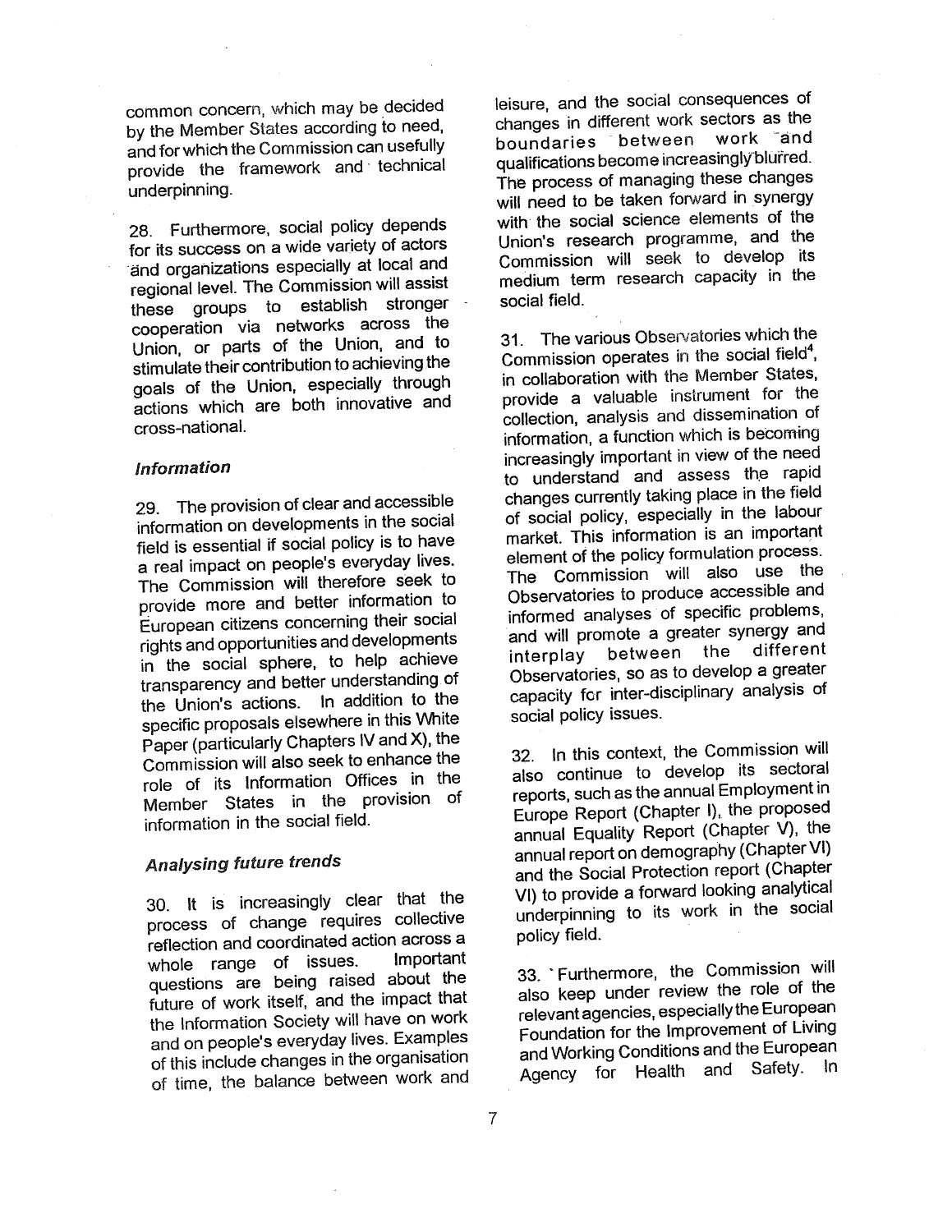particular, building on its work to date, the European Foundation for the Improvement of Living and Working Conditions has an important role to play in analysing the key developments and factors of change concerning living and working conditions in the Union. In this context, the Foundation taking account of its tripartite structure, can play an essential role in the<br>dissemination of information and of information and exchanges of experience.

34. The Commission will seek to improve its links with the Foundation and to reinforce cooperation for the future in order to exploit fully the specific contribution that the Foundation can make. In particular, the Foundation will be invited by the Commission to develop further its capacity for. comparative analyses and promoting exchanges of experience.

 $\delta \mathcal{F} = \frac{1}{2} \sum_{i=1}^n \mathcal{F}_i$